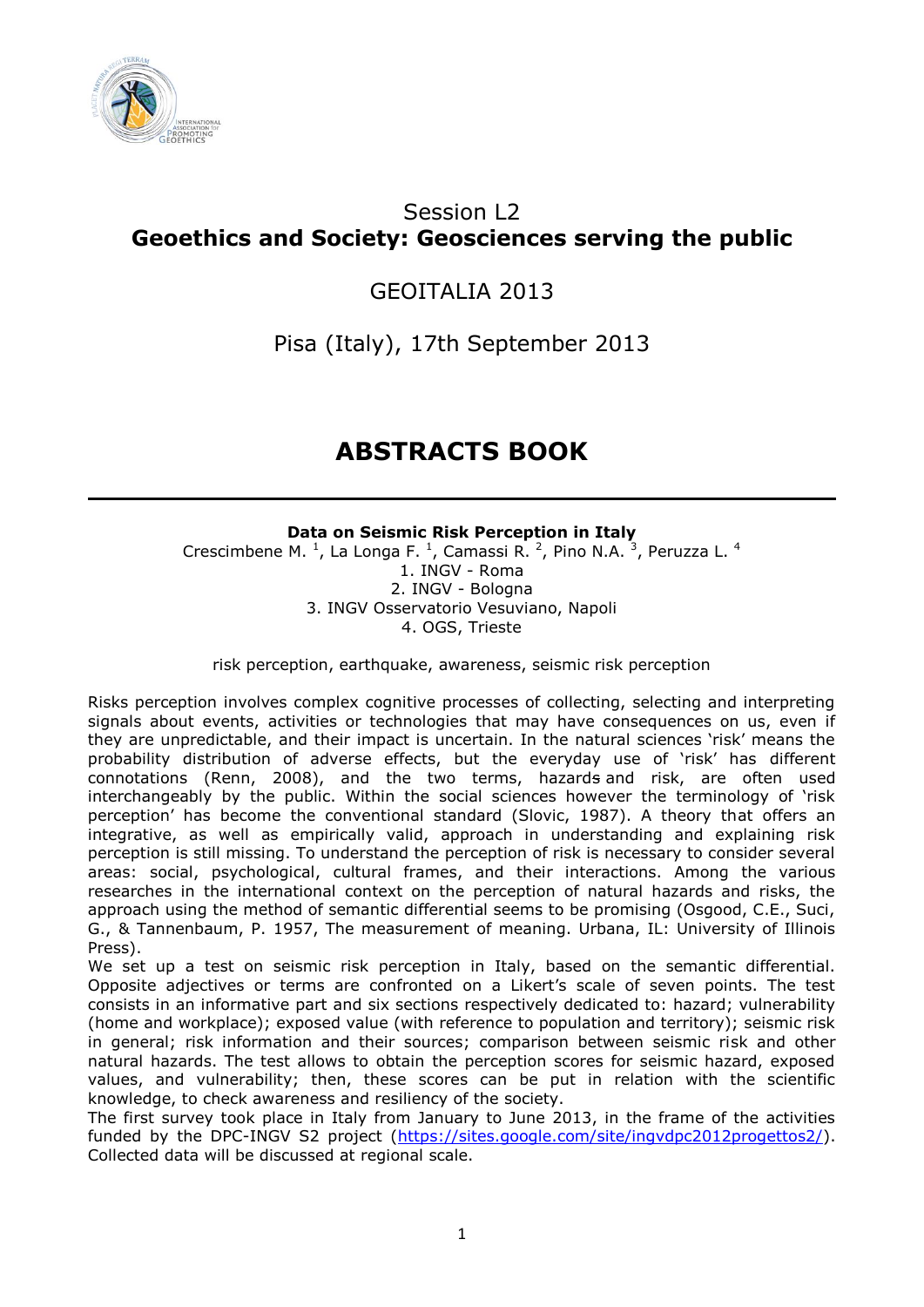

The improvement of our understanding on the perception of seismic risk would allow us in planning more effective information initiatives and in developing specific educational projects for risk mitigation.

#### **ScienzAperta, an outreach week about Earth Science at INGV**

D'Addezio G., Rubbia G., Marsili A. & the *Laboratorio Didattica e Divulgazione Scientifica Team* Istituto Nazionale di Geofisica e Vulcanologia, Roma

science dissemination, outreach strategies, open week

Scientific exhibitions, hands-on laboratories for kids, meetings and seminars with researchers, guided tours to laboratories are the ingredients for the outreach week "ScienzAperta" at Istituto Nazionale di Geofisica e Vulcanologia (INGV). ScienzAperta, the Open Science Week, responds to the needs and the request of the society for more information on issues regarding our Planet. The common goal is to engage INGV researchers to be involved in a correct, straightforward and efficient communication to public about research and technological innovations they perform.

In a world that request citizens to be more informed, aware and able to make crucial decisions about their own health and safety, the knowledge is crucial to handle doubts and to know how to choose with consciousness.

Since 2011, ScienzAperta held once per year during spring; several INGV headquaters over the Italian territory open their doors to public. The goal is to help raise awareness about earth sciences, and research activities at INGV, as well as intrigue, interest, and stimulate audiences of all ages. Researchers and technicians involved in outreach activities conceive scientific programs to present research as the heritage of all.

Some activities were organized in collaboration with other institutions and with transdisciplinary approaches. For example in 2011 edition, in collaboration with Istituto Nazionale di Ricerca per gli Alimenti (INRAN), geophysics and nutrition sciences were linked through geodynamic evolution and diet evolution of the Mediterranean. In all the past three editions music-based initiatives were designed to attract young people as well as generic public, such as the performances "seismic waves, sound waves, from earthquake to music", "musical journey of Italian earthquakes", "waves, sympathy and music", "landscapes, territory and wines".

The ScienzAperta programs were designed giving special attention to pupils and teachers. Hand-on laboratories for kids on earthquakes, volcanoes, and also on INGV researches in Antarctica were organized, and achieved great participation and appreciation. Analysis of questionnaires distributed among adult visitors and children during an Open Saturday in 2013 in Rome provided hints to improve the outreach event format. Acquired pieces of information were perceived as useful to get more in depth with the topics by mostly all adult visitors; nothing was perceived as not clear, appreciation comments came as well as invitations to repeat such events more frequently; children perceived the games as very interesting, very useful and well organized, but in some cases the notions not so easy to be understood.

#### **Earthquakes: as research institutes communicate hazard and risk. The case of the USGS**

De Lucia M. INGV-Osservatorio Vesuviano

seismic risk communication, citizen involvement, citizen preparedness

Italy is a high seismicity area. In 2012, over 16,000 seismic events occurred, an Italian region, Emilia Romagna, was hit by two strong earthquakes, unexpected, which caused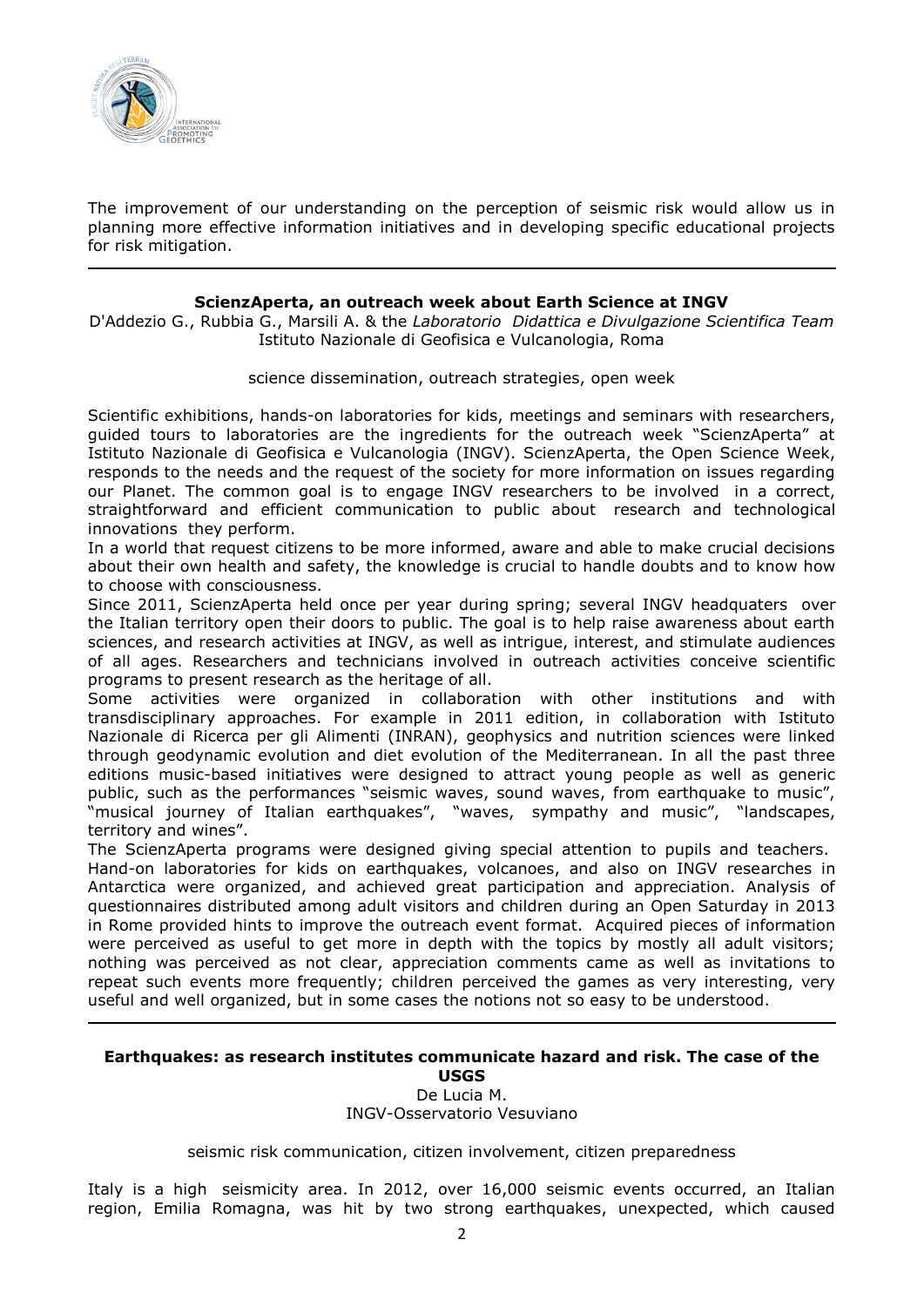

numerous deaths and severe economic consequences. In 2012, the judgment of L'Aquila trial shook the scientific world, not only the Italian one, bringing to the forefront the role and social responsibility of scientists, particularly seismologists.

This latter event has raised the importance of communication in seismic risk mitigation activities, spurring a debate in the international scientific community, with sincere self-criticism and awareness actions of researchers who have questioned the approach of transmission of information about seismic hazard, and natural hazards in general. The present work comes from this premise: looking at the activities of the main U.S. geophysics research institute, the USGS, the questions raised were how seismic risk is communicated to population, in what forms communication is realized, what are the best practices implemented. This analysis aims to provide food for thought to delineate an effective and smooth communication strategy in our country.

Seventy-five million Americans and thirty-nine states involved. These are the numbers related to seismic risk in the United States of America.

The USGS, the institute in charge of seismological monitoring in the U.S., addresses this issue by participating, with other government agencies, the 2013 128 million dollars budget National Earthquake Hazards Reduction Program, the national program for the mitigation of seismic risk. This program was established to improve the understanding and the evaluation of seismic risk and vulnerability, and to promote the application of the results of scientific research to prepare the population for seismic events. The USGS communication with non-experts in this field is divided according to the parties and the media used. The analysis is centered on the web, the main channel of information. The USGS also has a strong presence in social media.

Web communication marks a strong informative purpose, aimed especially at the proper preparation of citizens to seismic events. This objective is pursued through the direct involvement of local communities (California) in decision-making and resulting actions to reduce risk, and through the participation in multi-disciplinary projects that integrate theoretical scientific knowledge with socio-economic analysis, to increase the resilience of exposed community.

## **The communication during the emergencies**

Di Loreto E.<sup>1</sup>, Di Loreto M.<sup>2</sup> 1. National Council of Geologists 2. Sapienza University - Roma

Communication, Geologists, Psychologists

Citizens communities often are not aware of the degree of the danger of the territory in which they live and are not aware of the risk to which they are subjected during seismic events and hydrogeological phenomena that occur. Geologists play an essential and predominant role in the context of the actions aimed at better face the natural risks both during the emergency, such as technical support for the decisions, and in the post-emergency phase for the analysis of the damage and of the subsequent actions to be undertaken. The geologists thus have to dialogue with other professionals, with the institutions involved and with the victims of the destructive natural event. The victim is in a state of 'ignorance', because she 'did not know' that would take place the disaster and its consequences, and 'ignores now' its causes, the chances that it re-check again, the ways to prevent or avoid it. This unawareness, generates an helplessness sense, which in turn produces anxiety, fear and confusion. In this context, the role of the geologist becomes important, as holder of the technical-scientific knowledge and thus he becomes the point of reference for those involved both in impersonal terms (external environment), and personal and internal terms. Precisely for the psychological aspects of the victims of the disaster, the geologist can be flanked to other professionals, such as psychologists, to develop a correct and effective communication.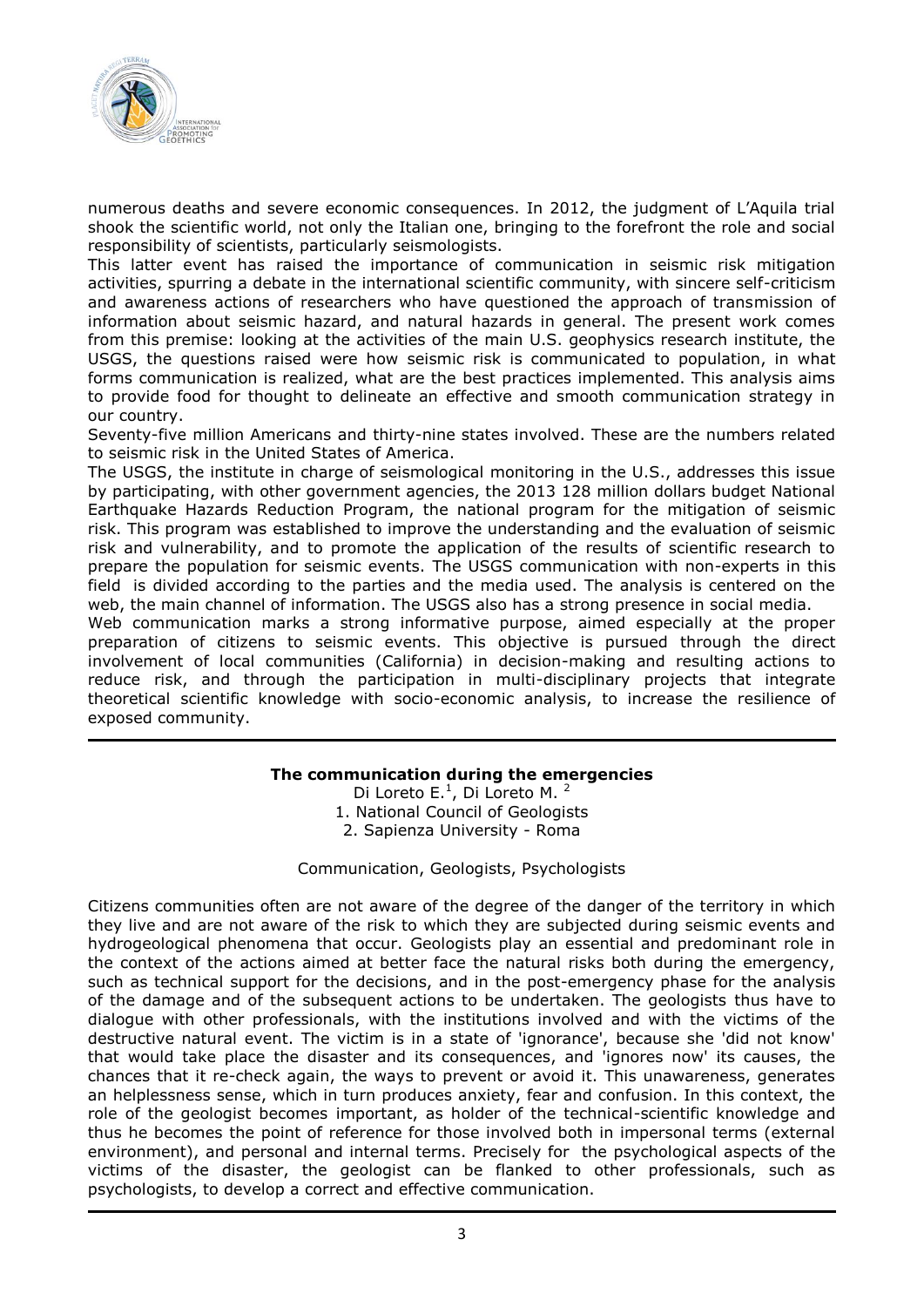

#### **Scientific research and new technologies for enhancing knowledge and proactive management of geoheritage in mountain regions: geodiversity and geohazards of the Susa Valley (W-Alps, Italy)**

Giardino M.<sup>1-2</sup>, Bacenetti M.<sup>1</sup>, Perotti L.<sup>1-2</sup>, Giordano E.<sup>1</sup>, Ghiraldi L.<sup>3</sup>, Palomba M.<sup>1-2</sup> 1. University of Torino, Earth Sciences, Torino

2. NatRisk, Interdepartmental Centre for Natural Risks, University of Torino 3. Regional Museum of Natural Sciences, Torino

#### geohazard, geodiversity, vulnerability

Mountain regions have a range of geological and geomorphological features that make them attractive for tourism activities. Consequently, increased human "pressure" causes impacts on geoheritage sites and higher geomorphological risks. These effects are magnified by active geomorphic processes characterizing mountains areas. In term of "human sensitivity", sociological surveys showed that "perceived risk", not "real risk", influences people's behavior towards natural hazards. The same approach can be applied to geoheritage. Based on these assumptions, we considered the possible strategic roles played by diffusion of scientific research and application of new technologies: 1) to enhance awareness, either of geodiversity or environmental dynamics and 2) to improve knowledge, both on geoheritage management and natural risk reduction.

Within the activities of the "ProGEO-Piemonte Project" (Progetti d'Ateneo 2011, cofunded by Università Degli Studi di Torino and Compagnia di San Paolo Bank Foundation), we performed a systematic review of geodiversity and natural hazards information in the Piemonte Region (NW-Italy). Then we focused our attention on the Susa Valley, an area of the Western Alps where the geoheritage is affected by very active morphodynamics, as well as by a growing tourism, after the 2006 winter Olympics. These area became one of the 9 strategic geothematic areas selected to represent the geodiversity of the Piemonte region, each characterized by high potential for enhancement of public understanding of science, and recreation activities supported by local communities. Then we contributed to the awarenessraising communication strategy of the "RiskNat project" (Interreg Alcotra 2007-2013, Action A.4.3) by synthesizing geoscience knowledge on the Susa Valley and information on slope instabilities and prevention warning systems. Visual representations and evolutionary models have been prepared for didactic trails and virtual laboratory, for contributing to the popularization of geological history, environmental changes, natural hazards and related risk management practices.

By combining geodiversity and geohazards knowledge, a new conceptual and operational discipline has been achieved in the management of the geoheritage of the Susa Valley. New techniques for recognizing and managing its rich geodiversity have been developed and applied to the territory of the "Alpi Cozie Geopark" (Interreg Alcotra 2007-2013, Project 2) for geosites selection, geo-trails preparation and management and dissemination activities. As final results, better recognition of the economic value of geodiversity and stronger perception of natural risks have been achieved: both valuable contributions to reduce local vulnerability to disasters and to support an integrated quality management system of geoheritage, suitable for a sustainable tourism.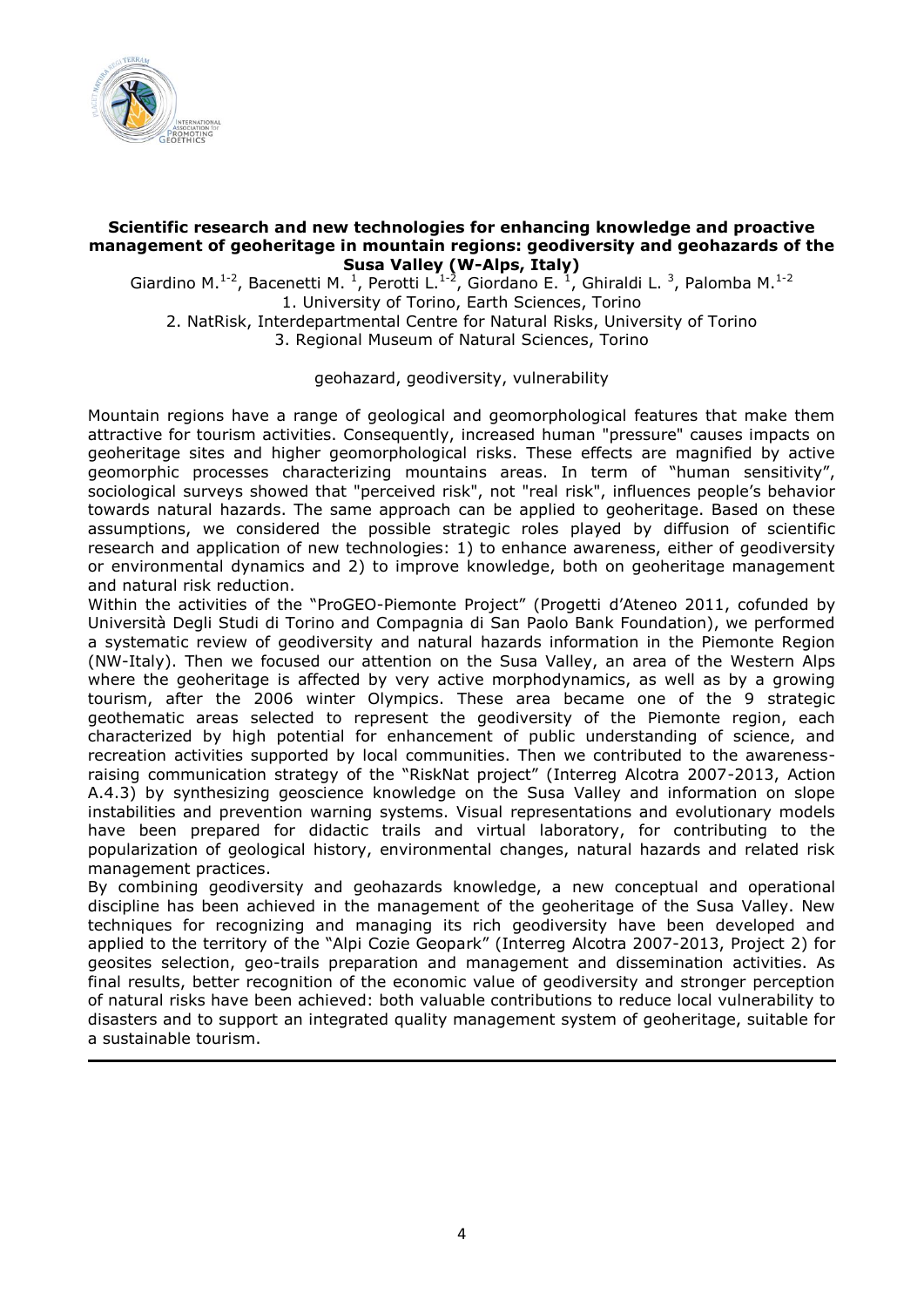

## **Geology and society: new perspectives** Lugeri F.R.<sup>1</sup>, Farabollini P.<sup>2</sup>, Graziano G.V.<sup>3</sup>, Peppoloni S.<sup>4</sup> 1. ISPRA 2. UNICAM 3. CNG 4. INGV

#### Geo-Sciences, Society, Communication

The figure of geologist, in a country as Italy is, should be more authoritative and appreciated. The discipline, in a professional sense, is confined into the area of the applied geology and suffers from a sort of subordination to other professions. Referring to the latest dramatic events occurred in Italy, emerged the need to provide the society with correct and clear information on the situation of the geo-environmental scenarios of our country. A first step in this new direction is to pay attention, in the professional field, to the environmental geology and, at the same time, to create a new kind of communication that can activate a wider and conscious target. The Italian National Council of Geologists and the Regional Professional Orders are the institutions concerned in this project and, today more than ever, is urgent an efficient and timely activation in geo-environmental protection as well as in the field of scientific communication.

A hectic way to reach a balanced management of the territory, must be based on a shared knowledge, aiming to involve society in a participatory democracy.

One of the most important goals is the popularization of the Earth sciences and the geologists. An interesting experience has been performed within the International Year of Planet Earth, a project that has divulged the scientific heritage using topics more accessible to the people.

The dissemination of scientific heritage is a complex process : a very sensitive point is how to organize information in a strategic way – thinking about objectives, audiences and messages in order to communicate the contents to the largest audience.

Landscape plays a key role in the knowledge processes: it is the result of the endogenous and exogenous activities that mould Earth's surface and, at the same time, is the object of human perceptions. A path trough landscapes is a path trough the earth sciences: nature, culture, sports will be useful tools in the hands of a modern geologist, in this new challenge.

The modern technology offers new powerful tools: the GIS are able to synthesize, manage and represent a large amount of data; thanks to GIS it's almost easy to reach an evaluation of the state of the studied landscapes, referring to the dual risk/resource which characterizes our country.

At the same time, GIS represent a modern and friendly way to teach and learn environmental sciences.

## **Pitfalls of negationist approach in communicating induced seismicity hazard in Italy**

Mucciarelli M., Priolo E. CRS-INOGS

induced seismicity, gas storage

Italy is a country rich in hydropower, geothermal wells, extraction/reinjection of hydrocarbons, but surprisingly from 1964 to date only three papers have been published on the seismicity induced by dams, two on the problem of seismicity induced by reinjection of fluids and one that studies the effect on seismicity by the variation of the groundwater regime possibly caused by the excavation of a tunnel or by climate change.

What has happened in Italy to cause this (at least apparent) disregard for the induced seismicity?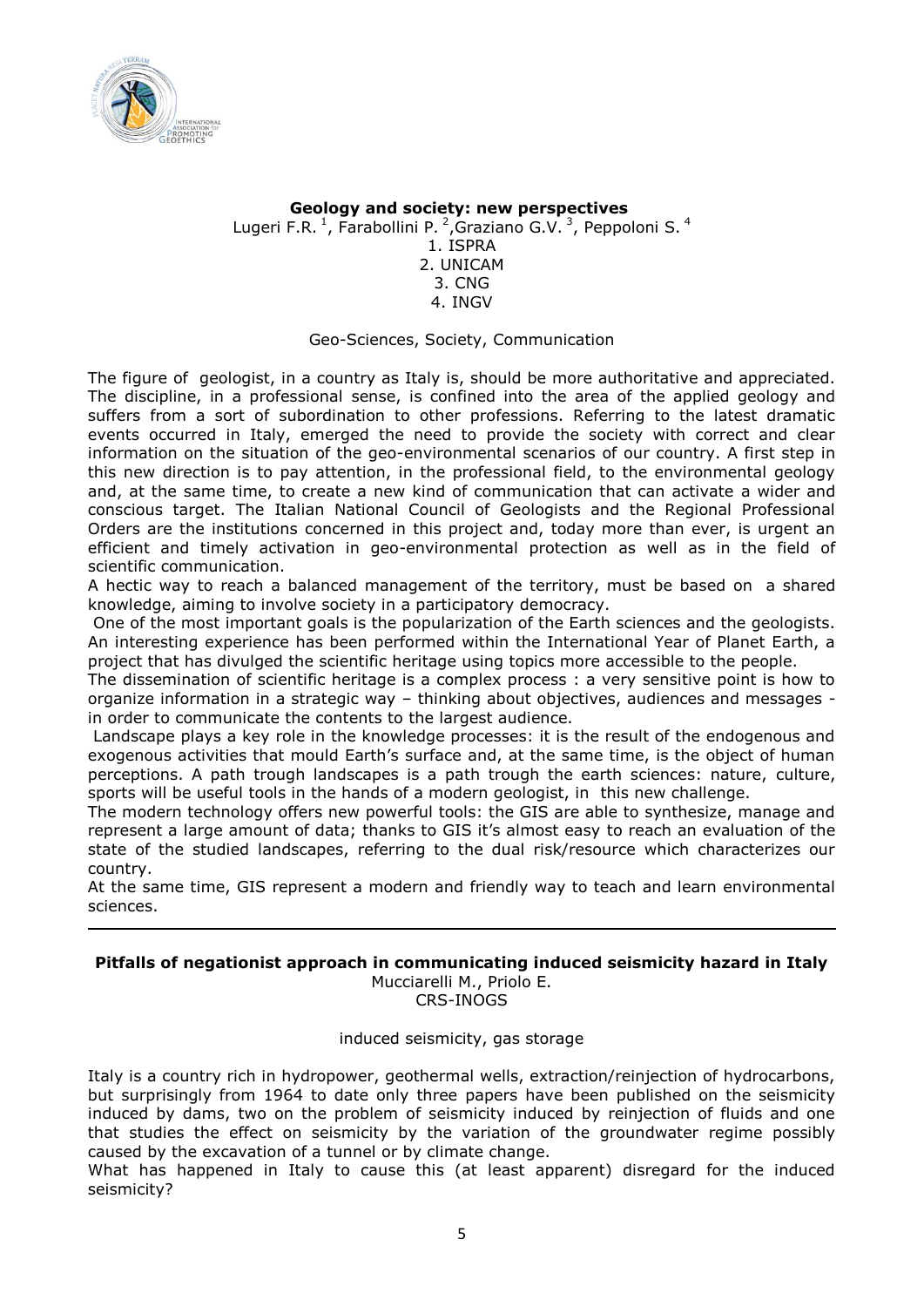

We must go back to 1964, after the catastrophe of Vajont. In that year, prof. Caloi, then principal geophysicist of the National Institute of Geophysics published a work in which he noted as the start of the reservoir impounding gave rise to a sequence of induced seismicity in the same rock shoulder that later collapsed causing an inundation claiming more than 2000 casualties.

Since then induced seismicity is a taboo, constantly downplayed by companies and utilities, dismissed as impossible or communicated with artifacts like the constant use of the prefix "micro-".

The Emilia 2012 occurred close to a site that was selected for a gas storage facility in an (un)confined aquifer. Regional government denied permission due to the vicinity to an active fault and the question was still pending in front of the National authority in charge of licensing the plant when the earthquake occurred. The local residents, that were opposing the gas storage, misinterpreted the motivation of the denial of permission, understanding that the fault would became active only if the storage was working. Thus they concluded the the earthquake occurred because the company performed secret drillings. Badly informed journalists mounted the case, calling it a "fracking" operation. Incredible it may sound, the governor of the Emilia-Romagna region appointed an international commission charged to investigate the relationship between drillings (not storage) and earthquakes. In the meantime, the L'Aquila sentence convinced the population that all the seismologists are corrupted, politically-linked flunkeys. Other hydrocarbons operation are now strongly opposed by residents and even geothermal projects, once hailed as eco-friendly, are blocked by local authorities on the base that "any drilling will cause earthquakes". The fact that there are not reliable expert in the field of induced seismicity is making things difficult to resolve, since no opinion is considered trustworthy.

#### **Geoethics and geoscientists role to protect geodiversity for societal development** Partha Sarathi Datta

Independent Consultant on Water & Environment, New Delhi - 110085, India

Geoethics, Role, Society

All over the world, the areas with abundant natural resources are associated with increasing population, urbanization and industrialization, even if such areas are at high risk from natural calamities (landslides, earthquakes, floods, etc.). In most such areas, there is total lack of public awareness and perception of risk, and the status of knowledge on the clear aggregate situation is often limited for hazard resilient management response requirements. Therefore, when any such calamity occurs, people get panicky from possible disaster, due to absence of coherent policies to check half baked media communication and various types of generic opinions to gain popularity. Hazards result in disasters due to human tendency to manage risks by ad hoc and tactical preparedness measures, and get regionally polarized on political fronts with narrow mindset, parochial exploitation and fight with self interest. Geoscientists can play very significant role to change the mindsets of public (including mining/industry operators, researchers, administrators), by interaction, new communication strategies and disseminating information on natural heritage, genuine engineering and scientific advancements and evidences, and strengthen policy guidelines on prevention, mitigation and recovery. Geoscientists can help in proper search and selection of the location of sites for construction, maintenance of the infrastructures, and preparedness strategies to manage activities for ecosystem restoration and rehabilitation. They can use their wide experience and maturity to inform public on significance of properly using the resources, and for risk assessment from possible flood events, and impacts on safe extraction and supply from groundwater collecting works, geo- hydro- spheres contamination, etc., appreciating the overall impacts of what they say. Partnerships of geoscientists with public, and the private sector could yield new resources and more efficient methods, especially in hydropower generation, flood-risk management, and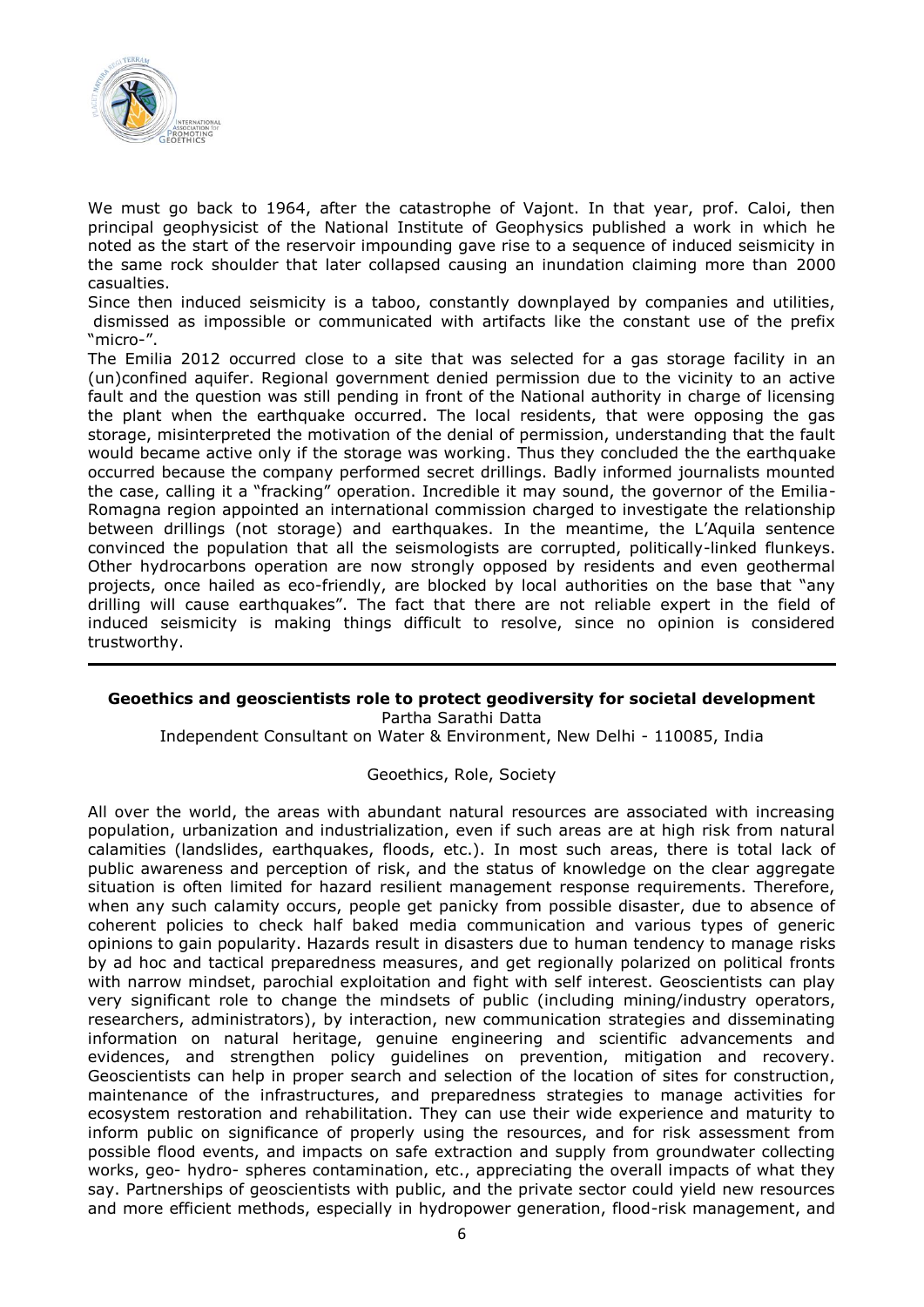

port and harbor maintenance. Geoscientists can reorient and consolidate efforts by critical research/analysis of inextricable linkages and geo-ethical dilemmas, to educate all stakeholders including politicians and policy-makers how to promote harmony and enhance efficiency by individuals trust, knowledge, transparency, respect of interests and share of responsibility and resources, and adopt a problem-solving integrated-disciplinary approach, and restricting corrupt and unscrupulous practices working hand-in-hand with greedy investors for private gain. The choices guided by the best obtainable scientific information, and socioeconomical considerations planned in association with the users with moral values (honesty, trust, treating others fairly and loyally) offer the best hope to manage, prevent or mitigate such hazards, and protect the 'geodiversity' and natural resources.

## **Natural hazards revealed to children: the other side of prevention**

Piangiamore G.L.<sup>1</sup>, Musacchio G.<sup>2</sup>, Pino N.A.<sup>3</sup>

#### 1. INGV - Istituto Nazionale di Geofisica e Vulcanologia - Sede di Portovenere, Fezzano di Portovenere (SP)

- 2. INGV Istituto Nazionale di Geofisica e Vulcanologia Sede di Roma
- 3. INGV Istituto Nazionale di Geofisica e Vulcanologia Sede di Napoli

education, natural hazard, prevention.

Living on a land prone to natural hazards is not a prerequisite that warrants a crucial compulsory education on the subject. Whereas this is a common paradox in many countries, in Italy it is an issue claiming major efforts towards mitigation, given the multiplicity of hazard exposure and the relevant vulnerability of land and infrastructures. As knowledge is clearly connected with understandings, perception of natural hazards and risks in the local environment should be mandatory accomplished with the help of education. In this paper we present targeted science outreach activities, involving both non-formal and informal learning, to raise children awareness towards natural hazards. They span from classroom lessons and laboratories activities, to generic science venues with scientific games, interactive exhibitions up to scientific theatre performances. Having children as chief target allows to rely on emotional intelligence and prompt behaviors that might get best imprinted in the mind. People tend to deal with hazardous situations in the way they did in the past no matter they had been trained otherwise. This is something that has to do with processes inside our mind. A way to avoid that would be either repeated training until earlier wrong behaviors are replaced, or start training and education at early ages when emotional intelligence is prevalent. Training children on natural hazard response is a fundamental way to look at risk prevention and preparedness. Since the whole process relies on emotional learning, a prerequisite is that experts communicating to children must be skilled on conveying self-motivation, which is the ability to generate feelings of enthusiasm, zeal, confidence, and persistence, especially during setbacks. We are engaged on enduring research to implement educational and communication models that raise risk perception, emphasizing the hazard intrinsic to the Italian territory while ending up with the importance of shared behaviours within the community.

## **The Geologist: professional ethics, competences and comunication**

Pica A.

Sviluppo Risorse Naturali

Role of geologist, ethic of communication, geologists in administrations

The geologist is more and more often involved to lead to the Society own competencies and know how in environmental issues. Our experience is required for a growing number of frameworks, both private and public. In particular, in the public sector, the skill of geologist,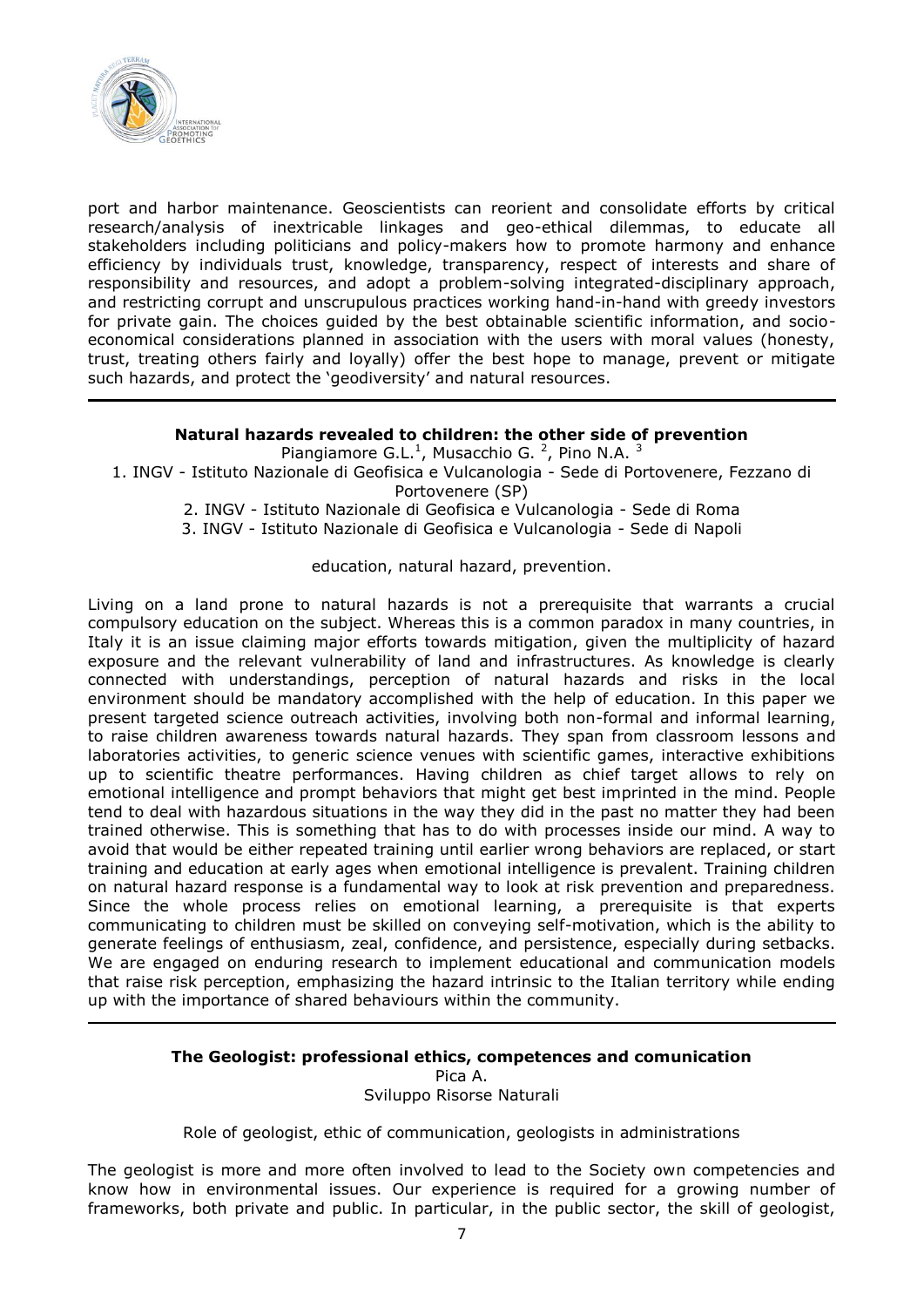

coat a fundamental role in a front-end situation in routines of authorization to build up infrastructures and complex projects with significant impacts both on environment and for the economic development, nationally.

The complexity and specificity of some impacting projects of very high profile (together with a budget of significant experience) are not easily available, mostly in the field of energetic use of underground, penalized by a very scarce knowledge of the discipline (very few university courses available).

This fact involves that the VIA procedures (Environmental Impact Evaluation) inside the local authorities are very low understood in terms of competencies (geological formation path).

Regions, provinces and municipalities have geologists in the staff, but they are not opportunely evaluated and prizemen. In these cases, the official statements of these administrations are in the hands of poorly qualified people, allowing delays in authorizations, escaping of operators abroad.

The formation in these administration is pre-requisite, taking in consideration scientific aspects and their renewing on the basis of the state of art evolution.

The Ordine dei Geologi and Consiglio Nazionale dei Geology are probably the more appropriate entity to address new formation in cooperation of university and research institutions

## **Geologists: ethics, professional knowledge and communication**

Pica A.

Sviluppo Risorse Naturali

#### Ethic, communication, technical

Geologists, mainly the ones working for Government, Regional and local agencies, are increasingly asked to participate to the authorization processes for complex projects that can have a significant impact on the environment. Some projects require specific knowledge and experience that not often are available. Projects in the Energy sector are very often severely penalized by this situation.

The involvement in the authorization processes at both regional and local level, of not experienced people, is continuously causing long delays in the approval of industrial projects. Most of the authorizations with prescriptions or denials without valid motivations, are caused by the lack of preparation or by ideological reasons.

It is necessary to elaborate as soon as possible a "Code of Ethics" for the Geologists that separates the personal ideology from the technical and analytical expression of an opinion. The evaluation of a project must be based only on technical evidences and facts.

Professional training and update should not be directed only to students but also to the people already operating within the private and public organizations.

The "Consiglio Nazionale dei Geologi" and the "Ordini Regionali dei Geologi" should play an active role in monitoring the professional behavior and the application of the "Ethic" principles.

## **Analysis of the mass-media communication, role and failures in the last ten years, about underground use to produce heat and energy (geogas storage, geothermics)**

Quattrocchi F., Boschi E. INGV, Università di Bologna

#### NIMBY syndrome growth, ethics of journalists, underground use for energy

The paper considers the needs of a complex and motley stakeholders community make by scientific-industry-institutions, involved in the difficult task to study and accept (or refuse) projects strongly impacting the lived territory & underground, in densely populate countries, as Italy, in terms of appropriate public communication and sound deontological behaviour.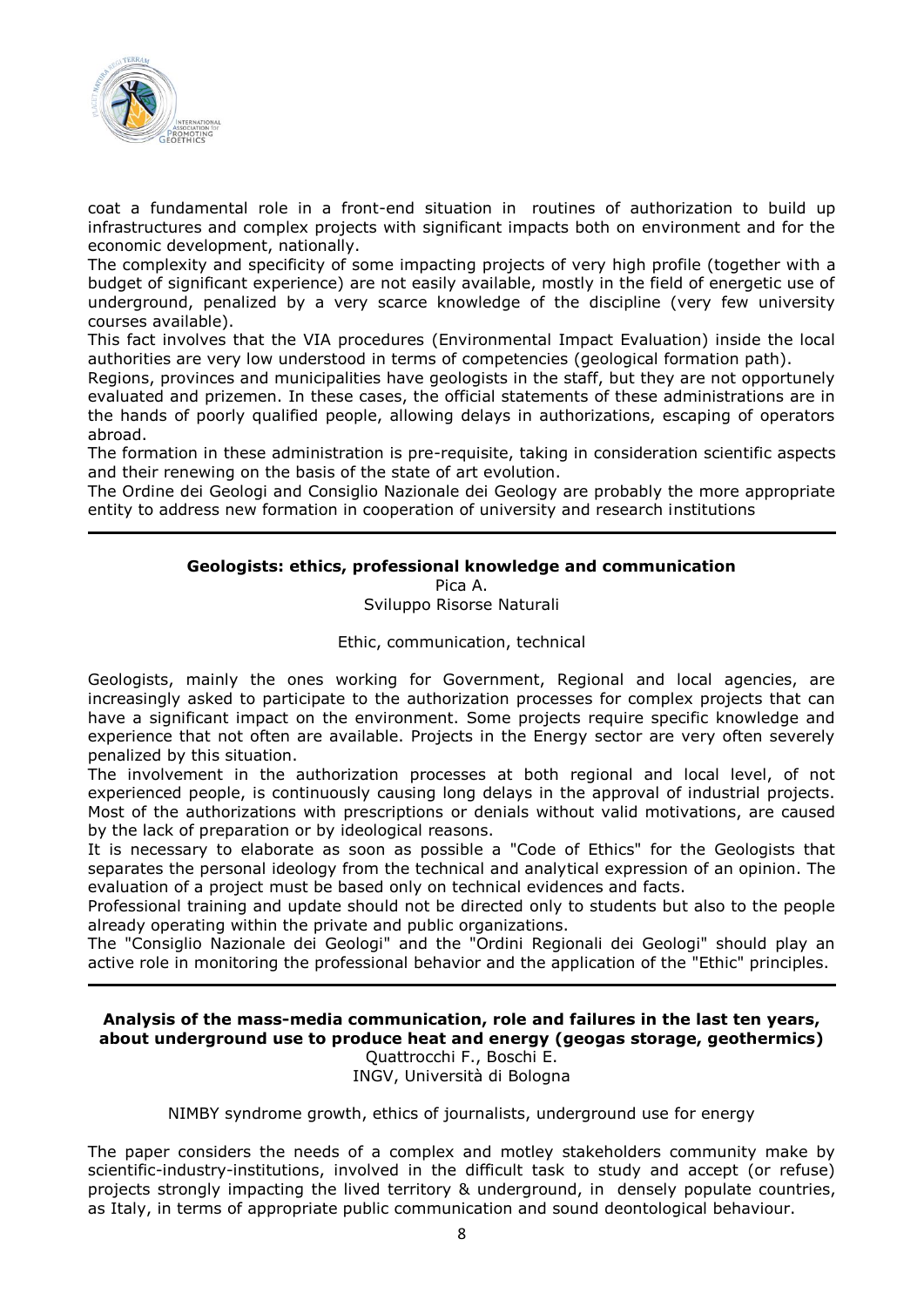

Successively, the paper recalls years of "scientific" communication within the mass-media, highlighting the positive and negative messages, in comparison to the true and objective experimental data gathered by the real scientific work, as perceived by citizens of medium scholastic culture, which not delve the geologic disciplines, but receive simply the journalistic front-end, very often as sensationalist scoop.

The authors retrace case histories of heuristic-participatory communication with the citizenship about the scientific results on challenges raised by certain technologies.

The objective and rational communication is often impeded by local interests and by local journalism, which prefers to create sensationalist news more than scientific truths.

This path progressively tangles as a consequence of the complex and with conflicting use of underground to produce energy (heat as gas storage, geothermics, unconventional gas exploitation, mining, etc…). Even the chain of renewables meets by now serious issues, exacerbated also by the need to start mining and drilling for the smart grids materials too (metals, rare Earths, etc..).

Review a "paper" on a newspaper or a blog could be more difficult than review a scientific paper, as a consequence of the peculiar situations behind the scenes and the conflicts of interests staying in the nest in a newspaper article or in a blog comment (locally political interests, commercial interests, attention-seeking, colleagues envies, etc..). The scientific journalists are normally of low scientific and ethical level and they are often coopted by negative mechanisms (mainly political for some newspapers or TV).

The paper travel over again the AAPG rule of ethics (American Association of Petroleum Geology), taking the advantage of certain concepts developed by Nomisma Energia too and of concepts coming from our work building questionnaires addressed to the population, also with municipalities affected by disastrous geological adverseness (i.e., earthquakes, contamination, slides, floods), even managing infrastructures of energetic production from underground (rims, storage, geothermics, etc…). In conclusions we suggest a "scientific journalist licence" and grave procedures of "Hyppocrates adjuratory" for scientific journalists as well as for scientific community and operators involved in the sector. The *case histories* reported emblematic of how the road is long, meandrous but necessary.

#### **From «information deluge» to structured knowledge: how web technologies and web collaboration could support Natural Hazards Communication**

Rapisardi E.<sup>1</sup>, Di Franco S.<sup>2</sup>, Giardino M.<sup>1</sup> 1. NatRisk, Interdepartmental Centre for Natural Risks, University of Turin 2. CNR-IIA National Research Council - IIA

disaster resilience, wiki, web sematic, participatory approach, knowledge

In the last 20 years the debate on disasters preparedness and relief operations underlined the need to evolve from "war" against hazards to "preparedness" in order to decrease vulnerability [Wisner et al., 1994]. In this perspective the key word "resilience" fosters a cultural change that should drive the risk & emergency management towards a participatory dimension involving scientific communities, experts, civil protection bodies, media, citizens, volunteers, civil society. In other words: from protection (passive behaviour) to resilience, supporting a wide responsibility and proactive behaviour. One of the enabler of this cultural change is the open knowledge approach, that could allow a better understanding and communication on Natural Hazards and related risks. Without any doubt, recent disasters highlighted how the new media increase the information complexity; the internet and the web 2.0 have augmented information and data availability, however some critical points are arising: easy access to information, precision and reliability, that are at the centre of the current debate. The internet "information deluge" is a continuous and rather chaotic flow, with poor filtering function, that brings to the idea of a tool to organise complexity allowing a better knowledge transfer, education, communication, information spreading and sense-making. How to give answer to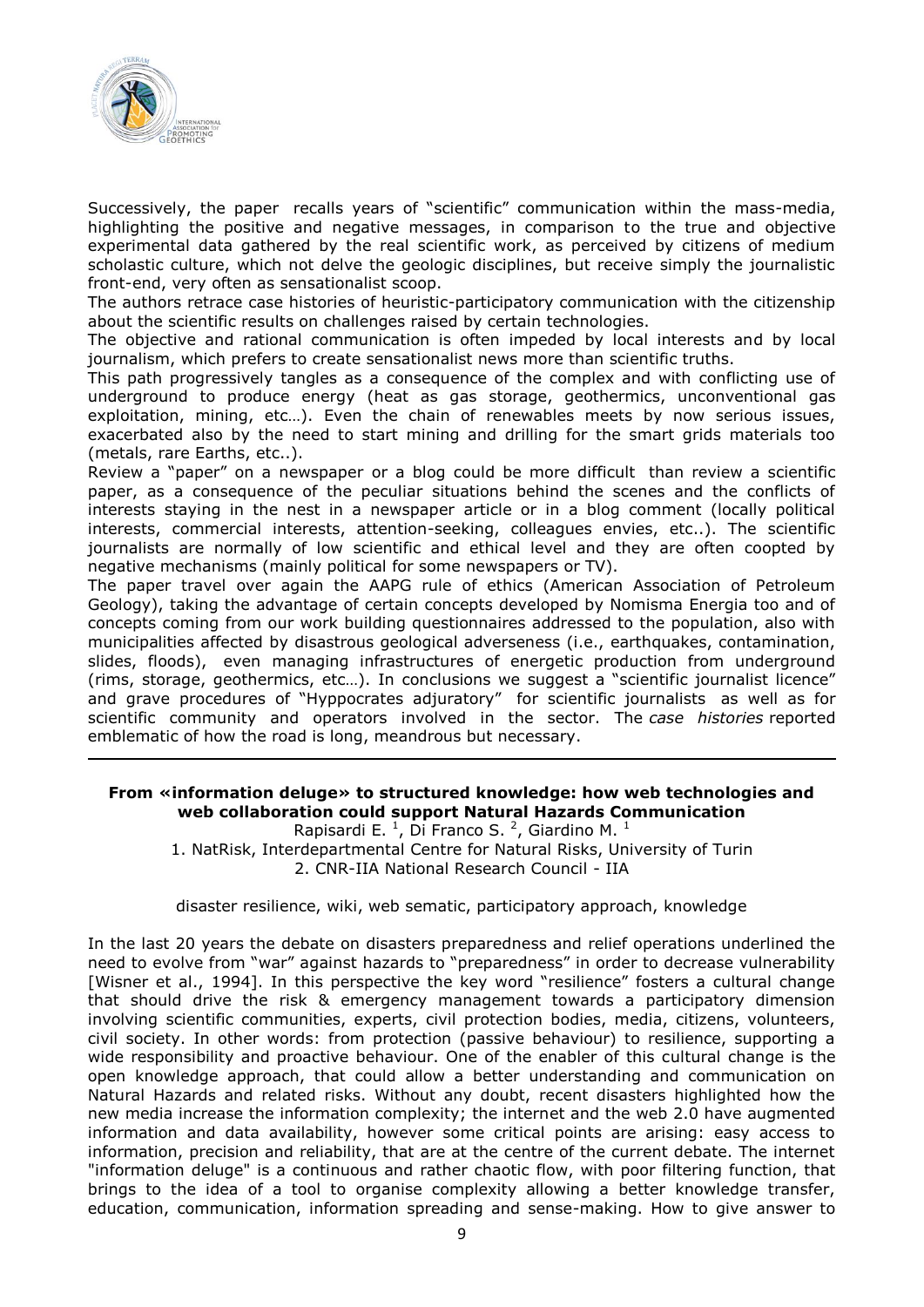

the increasing need of clear, and trustworthy information on NH? How to open knowledge? How to support a citizen-science perspective? Which are the best practices to switch towards a new resilient information ecosystem? The challenge is to find models and tools to build an open and structured knowledge to facilitate the access to validated and reliable information, build a common understanding on NH and local risks, so to react and take the right decision in order to cope with and reduce the impact of disasters. A "Natural Hazard Wikisaurus" (NHW) is here proposed as a "matrix" of a model to be used in "practice". The NHW is intended as a structured and collaborative web platform with validated information on geosciences to support a common understanding; the overall aim is to propose an operational and collaborative approach for acknowledged practitioners, citizens, civil servants, media representatives, and students allowed to collaborate or to retrieve information through the collective content validated by the scientific users of the platform. Furthermore, this first step could foster a next step that will take advantage from the power of «linked data» so to contribute to a natural hazard semantic, or to a «semantic disaster resilience».

#### **Web Information Emergency Management: the role of information in the framework of the Italian Emergency Management**

Rapisardi E.<sup>1</sup>, Giardino M.<sup>1</sup>, Cordola M.<sup>2</sup>, Monticone M.<sup>2</sup>, Pelosini R.<sup>3</sup>, Poncino S.<sup>3</sup> 1. NatRisk, Interdepartmental Centre for Natural Risks, University of Turin 2- Protezione Civile, Regione Piemonte 3. ARPA Piemonte

web 2.0, civil protection, information management, informing population

The need for a clear and correct information in emergency and hazards matters is crucial and increasingly complex. Web 2.0 augments information and data availability, however the post-Gutenberg age arises some critical points: easy access to information, precision and reliability: the center of the current debate. Particularly in hazards and emergency matters, information is crucial to cope with disaster and to allow, either practitioners or population to take decision. Informing population during disaster events is a duty: however the web era is highlighting the gap between institutional communication and the information deluge of social media channels. The widespread availability of validated emergency information requires both a high degree of cooperation and an interdisciplinary approach. In this perspective, there is a need to involve and commit not only experts, scientists, practitioners, civil servants, but also citizens, volunteers and media representatives. This approach is based on knowledge, information, skills and competencies (abilities) pertaining to various thematic fields: scientific, legal, logistics, historical, organizational, psychological, sociological, cultural, health. If not taken into account, this complexity can augment the exposure to the «unsafe» side of social information. The post-Gutenberg revolution challenges institutions to redefine the whole information process within the civil protection system and the emergency institutional bodies, taking the uppermost of the web revolution. This imply some changes: redesigning the Communication Function as an official source of information and acknowledged by the internet users as reliable; reshaping skills and competences within the emergency players reckoning emergency management, web communication and hazards knowledge; last but not least, a high level of information sharing between the "nodes" of the emergency bodies for feeding the web content flow. Is this a technological matter or a cultural one? How emergency institutional bodies are coping with this global changes? How to coordinate the different institutional level involved? The analysis of Verbania Civil Protection Exercise - in the framework of STRADA Strategic Project (INTERREG cooperation program Italy -Switzerland 2007-2013) presents a case of web emergency communication processes and procedures addressed to the definition of guidelines for practical implementation of a disaster resilience communication.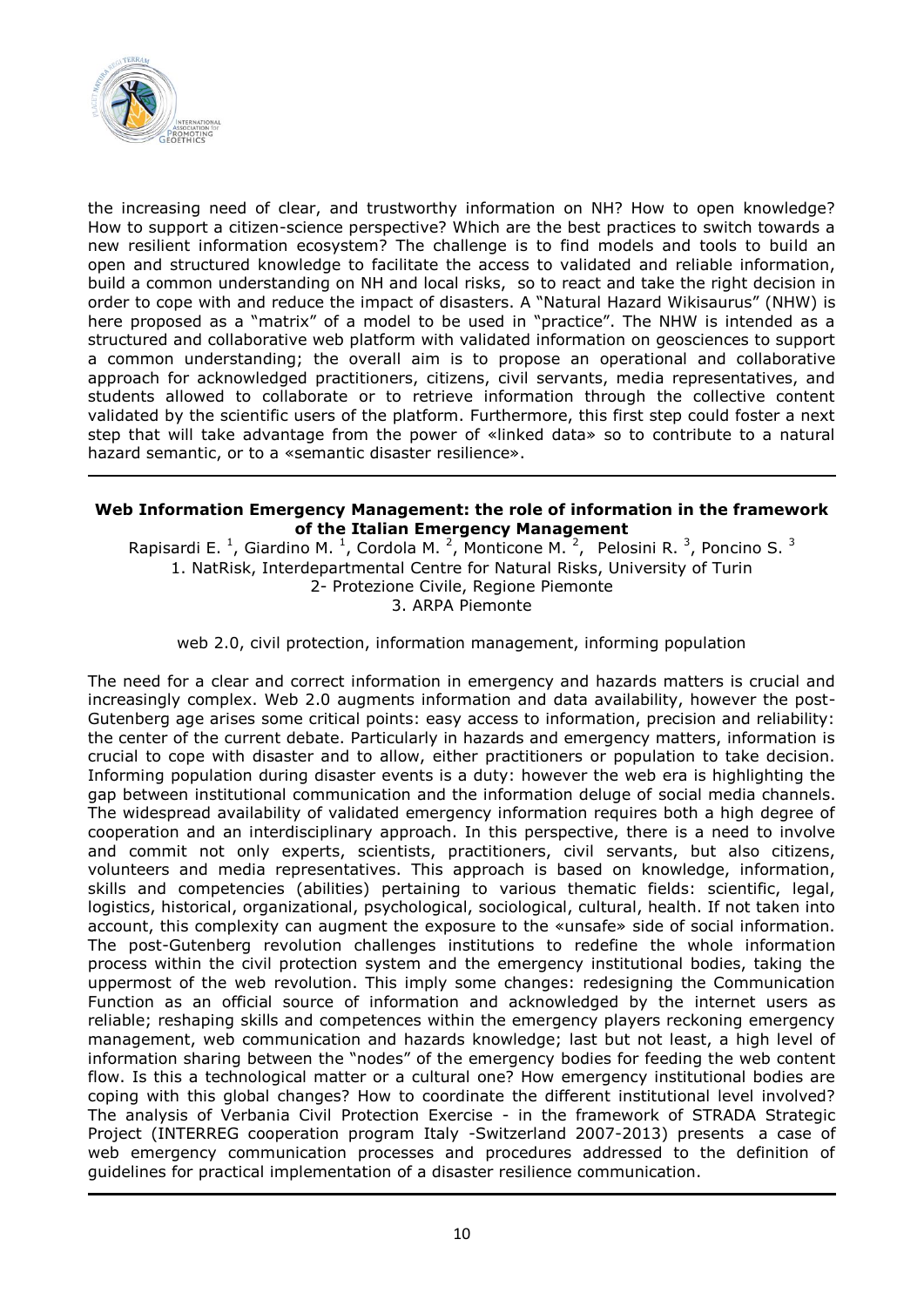

## **Geoheritage preservation: a geo-resource for the sustainable development of regions. The case of the Estremadura Limestone Massif (Portugal)**

Rodrigues M. L.

Instituto de Geografia e Ordenamento do Território / Centro de Estudos Geográficos da Universidade de Lisboa, Universidade de Lisboa

Karst geoheritage, Sustainable development, Limestone quarries

The Estremadura Limestone Massif (ELM) it's one of the most rich areas from the point of view of the preserved geoheritage in Portugal. Located in Central Portugal not far from the Atlantic Ocean (20km in straight line), about 100km north of Lisbon, it's formed by uplifted limestone compartments belonging to the eastern border of the ancient N-S Meso-Cenozoic Basin. Really the ELM makes the contact between two sedimentation basins: one close to the ocean already inactive and differentially uplifted, another in the interior still active and subsiding, corresponding to the Tagus basin. The ELM makes the contact, by overthrust, between this two major morphostructural units. These structural conditions (continuous uplift) allied to the important thickness of the carbonate rocks (sometimes more than 400m), justified the great development of the karst forms (at the surface and underground) and hydrology. So, we can find in the ELM almost all types of karst typical features, very well preserved and scientifically representative, and some show even a value of rarity that put them not only at national level but also at international level. This is, of course, a very good thing because geoheritage can be promoted as a geo-resource (taking into account the specific vulnerability of each site) and contribute, together with the other regional resources, to the sustainable development of the ELM. However, there is a major conflict between this strategy and another one based in the exploitation of the limestone resource, that involves the installation of different types of quarries (according to the different types of rough materials extracted). This human intervention is far from more damaging in what concerns the geoheritage preservation than the natural hazards more frequent and with larger magnitude in the ELM - the rockfalls. Moreover rockfalls occurs in inhabited areas and so they don't represent a real risk to the population. The conflict preservation of geoheritage *versus* exploitation of limestone in disseminated quarries, have obvious ethical implications. Both activities involve earth scientists responsabilities that should be measured and discussed.

#### **Degree of preparation of an Ecuadorian academic community to natural disasters in a multi-hazard zone**

Toulkeridis T.  $^1$ , Román S.  $^1$ , Chunga K.  $^2$ 1. Escuela Politécnica del Ejercito (ESPE), Sangolquí, Ecuador 2. Facultad de Ciencias Naturales, Universidad de Guayaquil, Ecuador

## Disaster response, urban risk, Ecuador

A recent survey has been undertaken in an Ecuadorian university with the highest national academic ranking, directed by the Army, in which lecturers, researchers and administrative staff as well as students were interviewed about their preparation degree towards natural hazards. This survey, which should determine a first diagnostic part about the preparedness of the people constituting the university, resulted to significantly surprising results, as this institution of higher education has been considered as the best prepared academic unit related to hazardous geologic and hydro-metereologic events as well as man related hazards due to the presence of personnel of the army. Also, the potential ability to respond to the mentioned hazards has been also analyzed. The obtained results demonstrate, that about half of the interviewed persons (total  $N = 2008$ ) have no first aid kit in their offices, homes or even cars. However, a majority (around 78.7%) of those who do have a first-aid kit do not have fundamental contents. While some 9.6% do not know their own blood type, some 39.8% have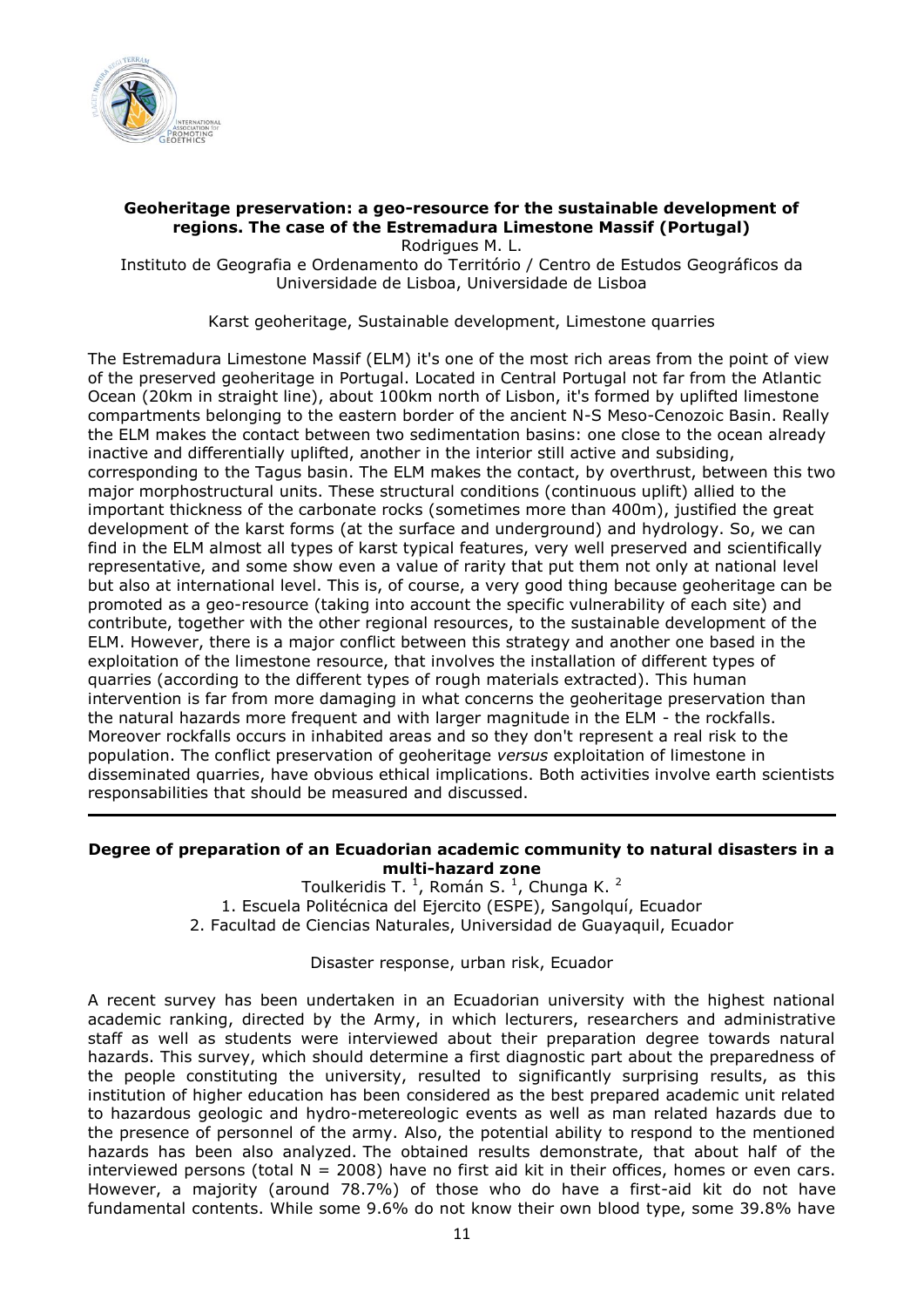

no idea about the blood type of their closest relatives. Some 53.6% of the total never participated in a first-aid workshop, while some 19.5% participated in a workshop longer than five years ago. Nonetheless, a majority (80.7-90.7%) those who participated in a first-aid workshop lack of fundamental skills. About the same percentage (56%), who do have a list of important phone numbers, do not have a sufficient amount of water for their families for the duration of three days in case of an emergency. Emergency plans are not known or ever applied in homes (81.4%) or in the working area (82%). However, only a minority knows the closest shelter for emergencies related to their home (36.6%) or working area (26.7%). A great majority (85%) replied not to be able at all to get prepared if an announced disaster would strike in 24 hours. Similar questions about the degree of preparedness got repeated high percentages of deficiency in response towards hazards. This survey demonstrates the obvious lack of knowledge, the wrong perception and weak preparedness of Ecuador's academic public towards any future potential natural hazardous event. As the first guideline for preparedness planning should be based upon accurate knowledge of the threat and of likely human responses, a lot of efforts need to be made to be able to respond adequately to the next natural disaster in Ecuador.

## **The role of media and internet in influencing perception. How easy it is to become a geologist thanks to the net; how a geologist should react**

Vecchia P., Giorgulli I. PoValley Energy, Roma

#### media, geo-ethics, underground

Main information flow is actually driven by the Internet. The net is becoming the absolute truth in a number of disciplines and activities. Three main reasons:

- scientists are very often not used to use "simple wording" and face the mass, with the consequence of giving space to "experts of everything"
- local authorities are very often driven by the research of maximum consent instead of the maximum benefit for the communities, giving space to oppositions and protests
- industry, central authorities, professional categories are very often silent or unable to easily explain the business, with the silence occupied again by oppositions and protests

The 2012 Emilia-Romagna Earthquake event is just one of the last examples: the knowledge of few key-words and how to use them is giving the opportunity for experts of different disciplines to find fame, in the name of environmental protection and sustainable development. Words like fracking, drilling, storage, subsidence become common and are used without knowing the real meaning but for "other reasons". This is a good example on how easy is to become "geologist" or "expert in geology". And how hard is to remove this label once the net has promoted it.

The fact that Emilia Romagna was a seismogenic area prior to the last year's event; that Earthquakes have been happening for millennia; that underground resources have been exploited safely for decades and that underground resources will continue to be the basic energy sources for the next tens of years is lateral or just "told by experts in conflict of interest".

There has been a dangerous silence from, and not enough space given to, the geologists to explain in real time what was going on. And to re-proportion the growing phenomena.

This lack of knowledge, linked with a suspended decision making process too often emerging from local political games - are the best cultural soil where the NIMBY grows.

Geologists should take the lead in explaining, debating, avoiding the mechanisms of "declining everything", demanding a correct media coverage and refusing to be silent, proactively participating in creating a solid and concrete share and spread of knowledge, avoiding any "licence of kowledge" when not supported by any "guarantee of knowledge".